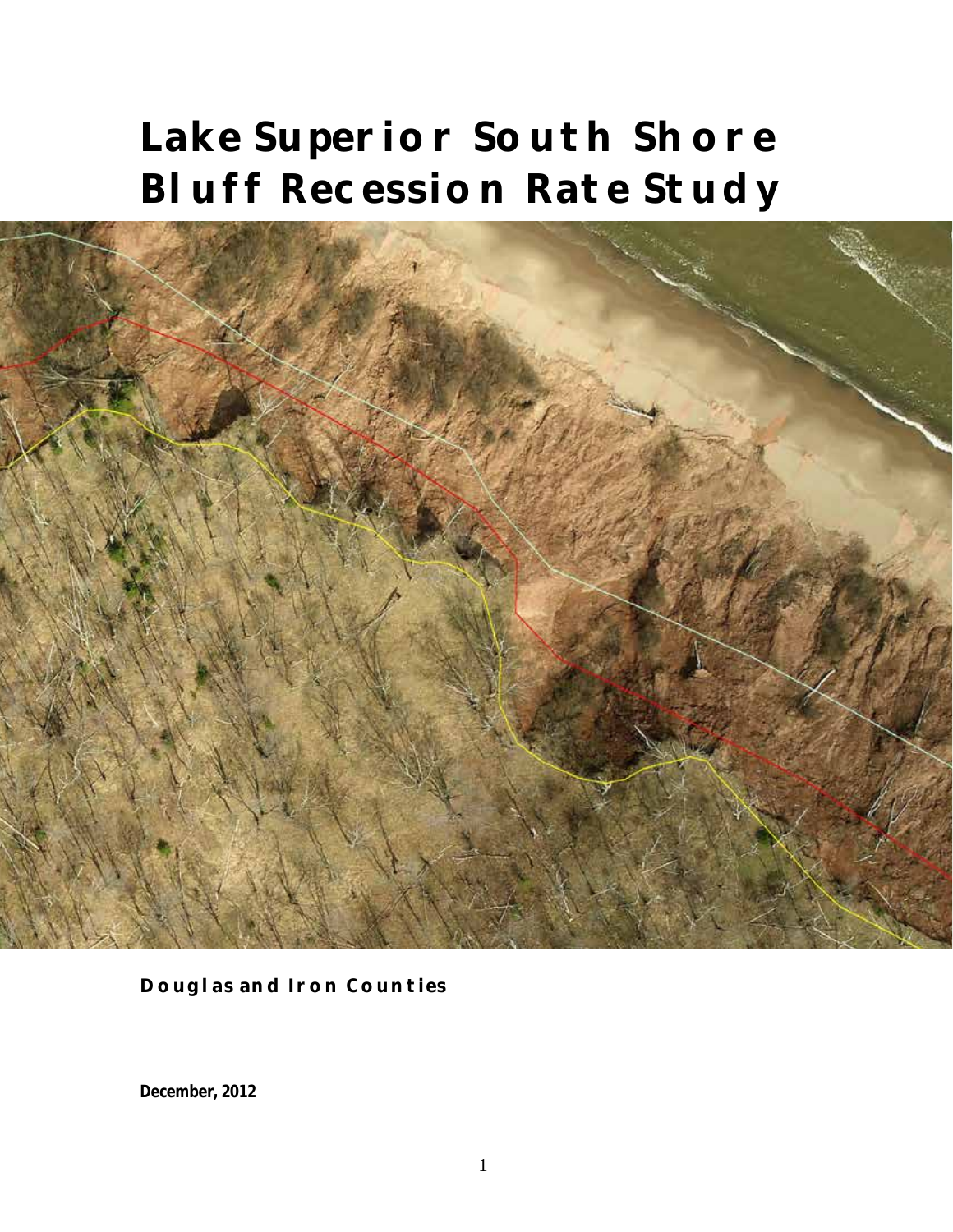#### **Introduction**

The study of erosion along the Lake Superior shoreline began in the 1970s with an analysis of bluff materials, shoreline recession rates, and additional information collected in a survey published by the Wisconsin Coastal Management Program (Need, et al., 1976). The study covered the shoreline from the City of Superior to Bark Point in Bayfield County. A follow-up to this study was conducted in 2001 and 2002 (Anderson, 2003). The purpose of the Anderson study was to evaluate the changes that had taken place since the 1970s, describe the condition of the bluff and beach, and update the description of sediments contained in the bluff. In 2005 Mickelson started working with the Bayfield County Planning and Zoning staff to develop setback rules for new construction that would be more defensible and realistic than the standard 75 feet required by state law. The final result of a series of studies was a safe setback line based on the knowledge of geology, engineering properties of materials, recession rate, bluff height, and bluff angle for all of the bluff shoreline in Bayfield County.

In 2010 and 2011, Northwest Regional Planning Commission and Mickelson began a project to create a similar safe setback line in Iron and Douglas Counties. This line is based on characteristics of the bluff and recession rates, as well as slope height and angle calculated from recently acquired LIDAR (Light Detection and Ranging) data. It can be viewed on a parcel by parcel basis. We recognize that field checking and interpretation by Iron and Douglas County Planning and Zoning staff members will still be required in certain instances. This will be true especially in high bluff areas in Douglas County where gullies complicate the setback issue.

#### **Determining stable slope angles**

The angle at which bluffs fail is determined by the sediments making up the bluff as well as environmental factors such as water content, weathering, etc. Characterizing the sediments in a bluff in detail is difficult without a large number of drill holes. Bluffs were better exposed in the 1970s than in the early 2000s, but there were still areas where vegetation covered the bluffs. We have done geologically reasonable correlation across the unexposed areas. It may be that drilling would produce a somewhat different unit thickness at a particular site if it is done. However, the properties of the materials for the stable slope calculations should remain the same. There may also be places where springs or other groundwater factors affect soil conditions locally.

#### **Determining the safe setback distance**

#### **Reasons for setback requirements**

Lake Superior bluff shorelines have been eroding for thousands of years and will continue to do so. Because the erosion is often episodic, land owners may not observe bluff recession over periods of a few years. There may be periods of ten or more years with little or no erosion followed by several years of rapid erosion. To protect a structure from this erosion and resulting bluff retreat, it is necessary to have sufficient building setbacks to account for this continuing process. This will minimize the future chances of a building having to be moved or even destroyed because of an unsafe location at the top of the bluff.

#### **Approach**

Setbacks for new buildings can be determined by Planning and Zoning departments based on the approach described below. A stability line has been developed that is based our knowledge of the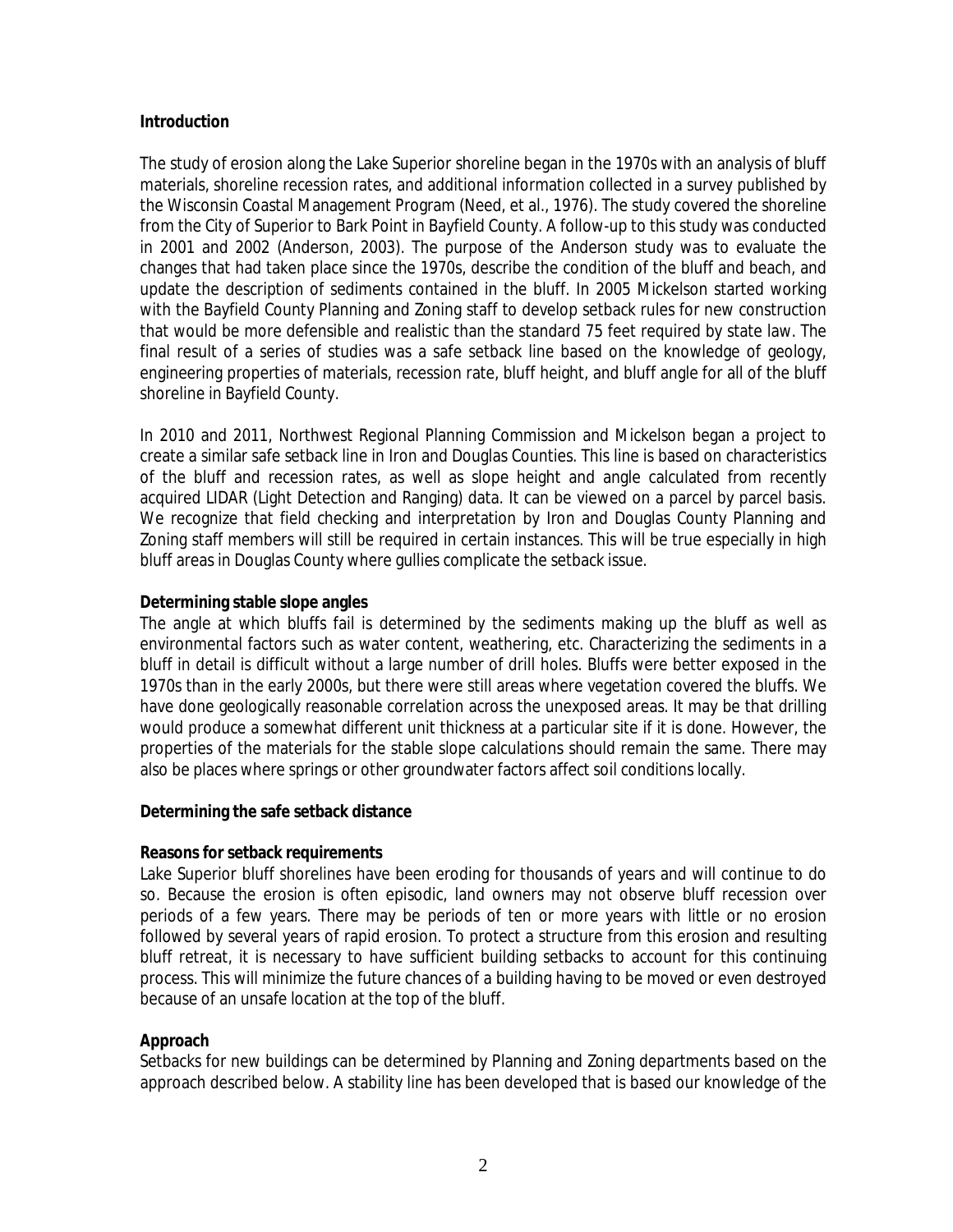geology and the formula described below. All of this information, including the stability line, is available on the project DVD and online at [www.nwrpc.com/LakeSuperior.](http://www.nwrpc.com/shores)

## **Calculation of setbacks and the stability line position**

There are three components that, added together, produce a setback distance used to map the safe setback zone (see fig. 1):



**Figure 1:** Setback Calculation

## 1. Stable slope setback component (SSS)

Slopes eventually attain a stable slope angle if they are not undercut by waves or otherwise disturbed for many years. Bluffs along the lakeshore are kept in an unstable state by erosion of sediment at the base of the slope by waves. Even if all wave erosion were to cease, bluffs that are steeper than the stable slope angle will continue to experience bluff-top recession as they adjust to this stable slope angle. Stable slope setback is the distance between the ordinary high water mark and the position of the bluff top where the slope of the bluff would be at a stable angle (fig. 1). Thus, even if the toe of the slope is being protected from future wave erosion, this component of setback is necessary to ensure building safety.

The stable slope angle depends of the type of soil (or rock) material in the bluff. Not all bluff materials have the same stable slope angle. In addition, abnormally high or low groundwater levels or other conditions may cause exceptions. Material types have been mapped and translated into a stable slope angle.

The following bluff material types can be characterized by these stable slope angles:

Total setback = stable slope setback (SS) + recession setback (RS) + facility setback (FS)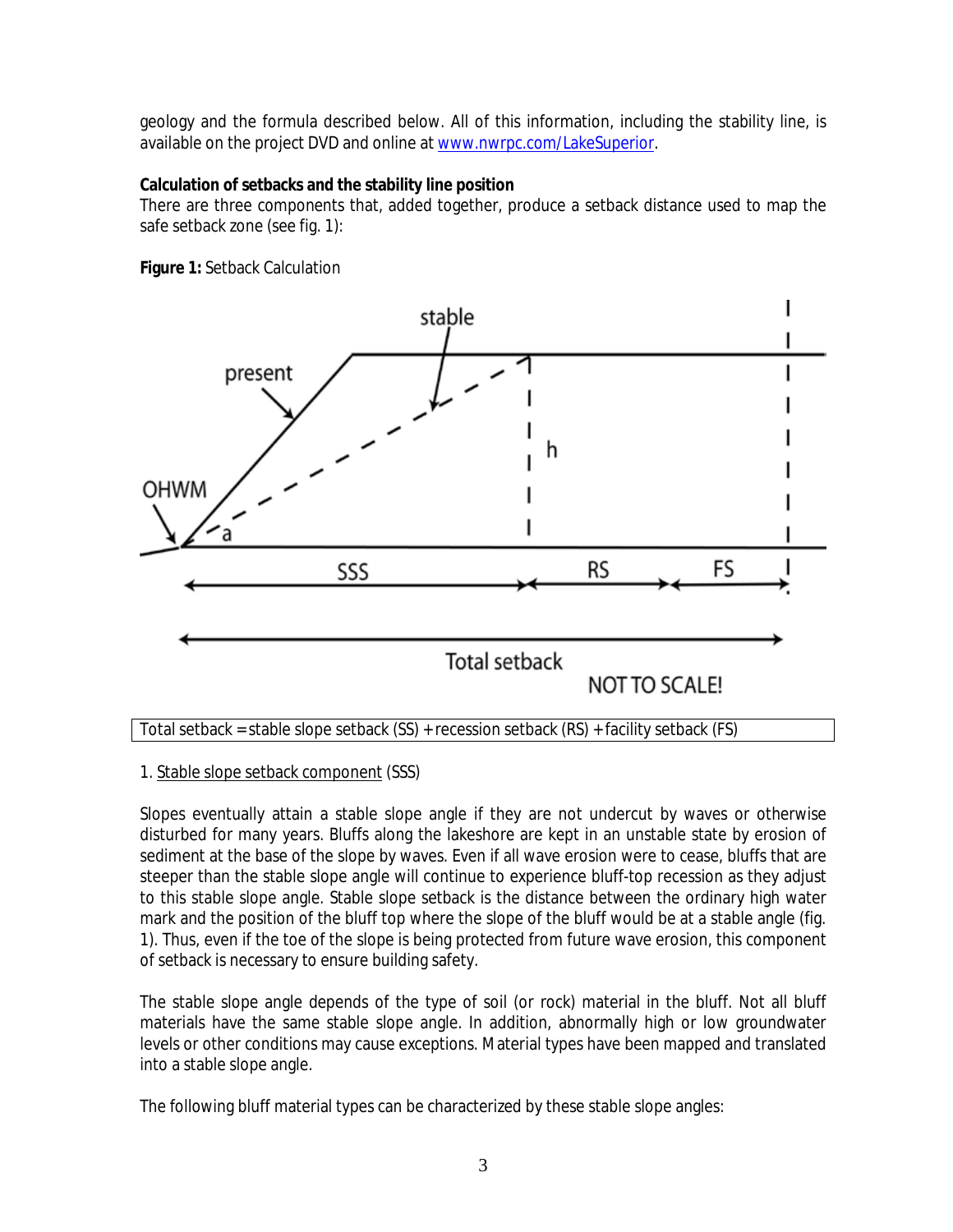| Bluff materials                                     | Dearees | Tangent |
|-----------------------------------------------------|---------|---------|
| clay till (Douglas and Hanson Creek)                | 14      | 0.2493  |
| sandy till (Jardine Creek) (Copper Falls Formation) | 26      | 0.4877  |
| sand and/or gravel                                  | 30      | 0.5774  |

The above numbers were determined by several studies. For a senior thesis, Marty (2004) measured numerous artificial and natural slopes on red clay (Douglas and Hanson Creek tills). As can be seen in figure 2, slopes on clay greater than 14° tend to unstable. In addition, the USACE demonstration project that was constructed more that 40 years ago on STH 13 in western Bayfield County has a stable slope angle of around 14°and it is fairly stable.



# **Figure 2:** Height vs. angle for Artificial Slopes Height vs angle for Artificial Slopes

Stable slope angles for sandy Copper Falls formation till (26°) and sand and gravel (30°) were determined by Mickelson by measuring natural slopes and are presented in Tables 1 and 2 respectively. A stable angle of 60° was chosen for bedrock in Bayfield County, but there is no bedrock to speak of in Douglas or Iron County except right at the mouth of the Montreal River.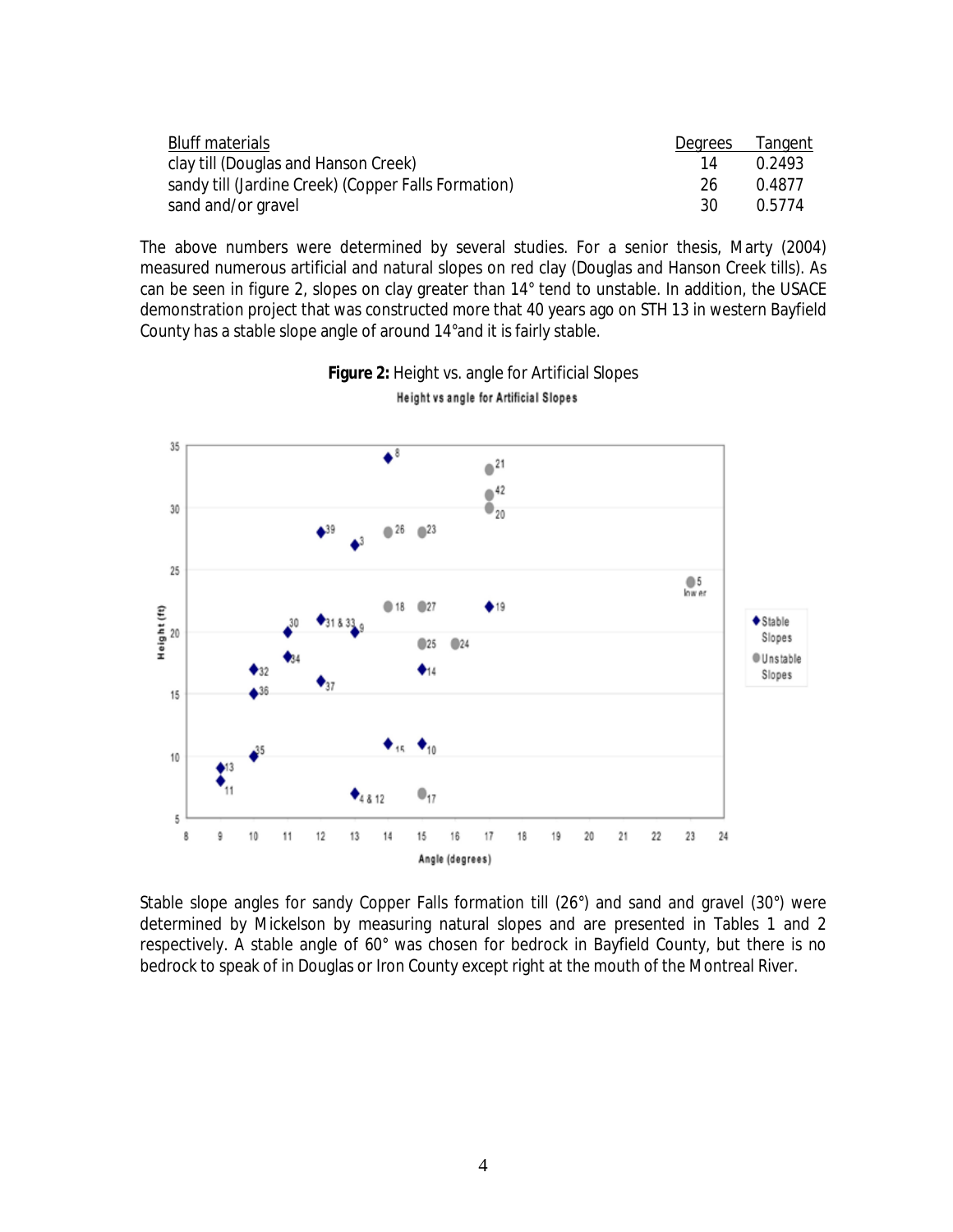| UTM-N   | UTM-E   | <b>Type</b> | <b>Degrees</b> | Status              |
|---------|---------|-------------|----------------|---------------------|
| 5035252 | 300716  | road cut    | 42             | unstable            |
| 5034378 | 300819  | road cut    | 41             | unstable            |
| 5032105 | 305540  | road cut    | 38             | unstable            |
| 5035091 | 300744  | road cut    | 36             | unstable            |
| 5033286 | 306078  | road cut    | 36             | unstable            |
| 5034384 | 300816  | road cut    | 32             | marginally unstable |
| 5033654 | 306920  | road cut    | 32             | marginally unstable |
| 5032105 | 305540  | road cut    | 31             | marginally unstable |
| 5033274 | 302006  | road cut    | 29             | marginally unstable |
| 5034896 | 300854  | road cut    | 28             | marginally unstable |
| 5032951 | 302417  | natural     | 28             | marginally stable   |
| 5035204 | 306463  | natural     | 28             | stable              |
| 5033607 | 303390  | natural     | 27             | stable              |
| 5032243 | 3055722 | natural     | 27             | stable              |
| 5034802 | 305232  | natural     | 27             | stable              |
| 5034794 | 305250  | natural     | 27             | marginally stable   |
| 5032963 | 302737  | natural     | 26             | stable              |
| 5034794 | 305250  | natural     | 26             | stable              |
| 5022085 | 701216  | natural     | 26             | stable              |
| 5015530 | 700426  | natural     | 26             | stable              |
| 5009261 | 686998  | road cut    | 26             | marginally stable   |
| 5005163 | 688327  | natural     | 26             | marginally stable   |
| 5033096 | 302234  | natural     | 25             | stable              |
| 5034802 | 305232  | road cut    | 25             | stable              |
| 5017289 | 700561  | natural     | 25             | stable              |
| 5015530 | 700426  | natural     | 25             | stable              |
| 5006149 | 688007  | road cut    | 25             | stable              |
| 5033424 | 304539  | road cut    | 24             | stable              |
| 5034289 | 306742  | natural     | 24             | stable              |
| 5017352 | 700443  | natural     | 24             | stable              |
| 5016200 | 700348  | natural     | 24             | stable              |
| 5035491 | 300791  | natural     | 23             | stable              |
| 5035267 | 305524  | natural     | 23             | stable              |
| 5022361 | 701204  | natural     | 23             | stable              |
| 5017333 | 700466  | natural     | 23             | stable              |
| 5016200 | 700348  | natural     | 23             | stable              |
| 5035336 | 305750  | natural     | 22             | stable              |

**Table 1:** Measured slope angles and condition of slopes for Copper Falls Formation sandy till slopes in northern Wisconsin

# **Table 2:** Measured slope angles and condition of slopes for sand and gravel

| UTM-N   | UTM-E  | Type      | Degrees | <b>Status</b>       |
|---------|--------|-----------|---------|---------------------|
| 5187550 | 629779 | natural   | 43      | unstable            |
| 5175619 | 650439 | road cut  | 36      | unstable            |
| 5175565 | 649084 | cut slope | 33      | marginally unstable |
| 5172143 | 648266 | natural   | 33      | stable              |
| 5171093 | 653759 | natural   | 32      | stable              |
| 5173994 | 654227 | natural   | 32      | marginally unstable |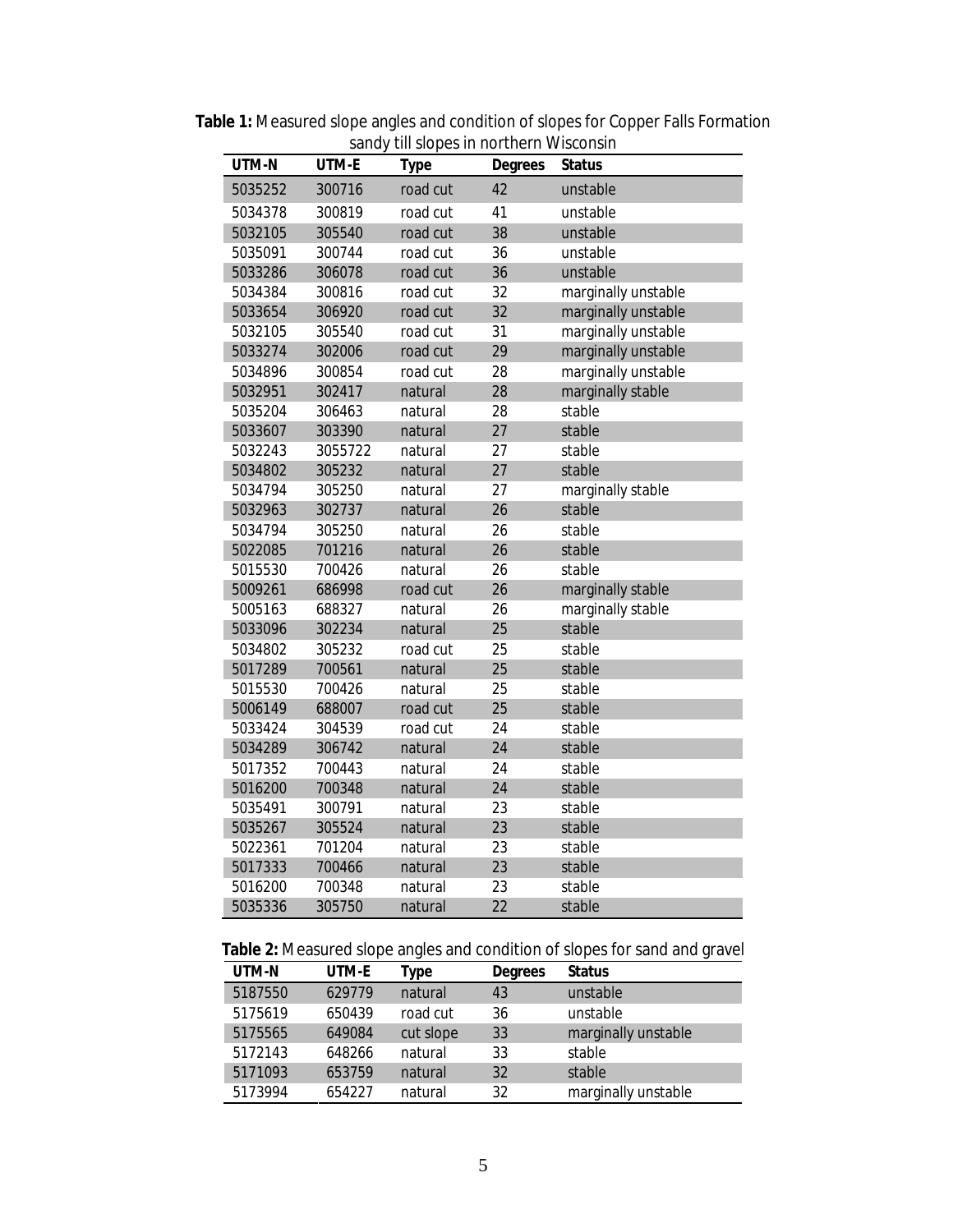| 5172587 | 656496 | road cut | 32 | stable            |
|---------|--------|----------|----|-------------------|
| 5172349 | 658859 | natural  | 32 | stable            |
| 5187550 | 629779 | natural  | 31 | marginally stable |
| 5175565 | 649084 | natural  | 31 | stable            |
| 5172143 | 648266 | road cut | 31 | stable            |
| 5173899 | 654514 | natural  | 31 | marginally stable |
| 5187267 | 629821 | natural  | 30 | stable            |
| 5187339 | 630411 | natural  | 29 | stable            |
| 5174064 | 654003 | natural  | 29 | stable            |
| 5171934 | 659276 | natural  | 29 | stable            |
| 5172349 | 658859 | natural  | 28 | stable            |
| 5172229 | 648075 | natural  | 27 | stable            |
| 5171859 | 648863 | natural  | 27 | stable            |
| 5172399 | 653770 | natural  | 27 | stable            |
| 5181012 | 646421 | road cut | 24 | marginally stable |
| 5181012 | 646421 | road cut | 19 | unstable          |

In cases where the present slope is less than the stable slope angle, there is no stable slope component of setback.

In order to calculate the stable slope setback from the Ordinary High Water Mark (OHWM), it is necessary to know the present slope angle and bluff height. In this study slope height and angle were calculated from recently acquired LIDAR data. Stable slope setback can also be calculated by hand for any site, however the bluff height and present slope angle must be known. These are difficult to measure in the field on vegetated bluffs. The distance of stable slope setback from the OHWM is bluff height (h) divided by the tangent of angle a in figure 3.

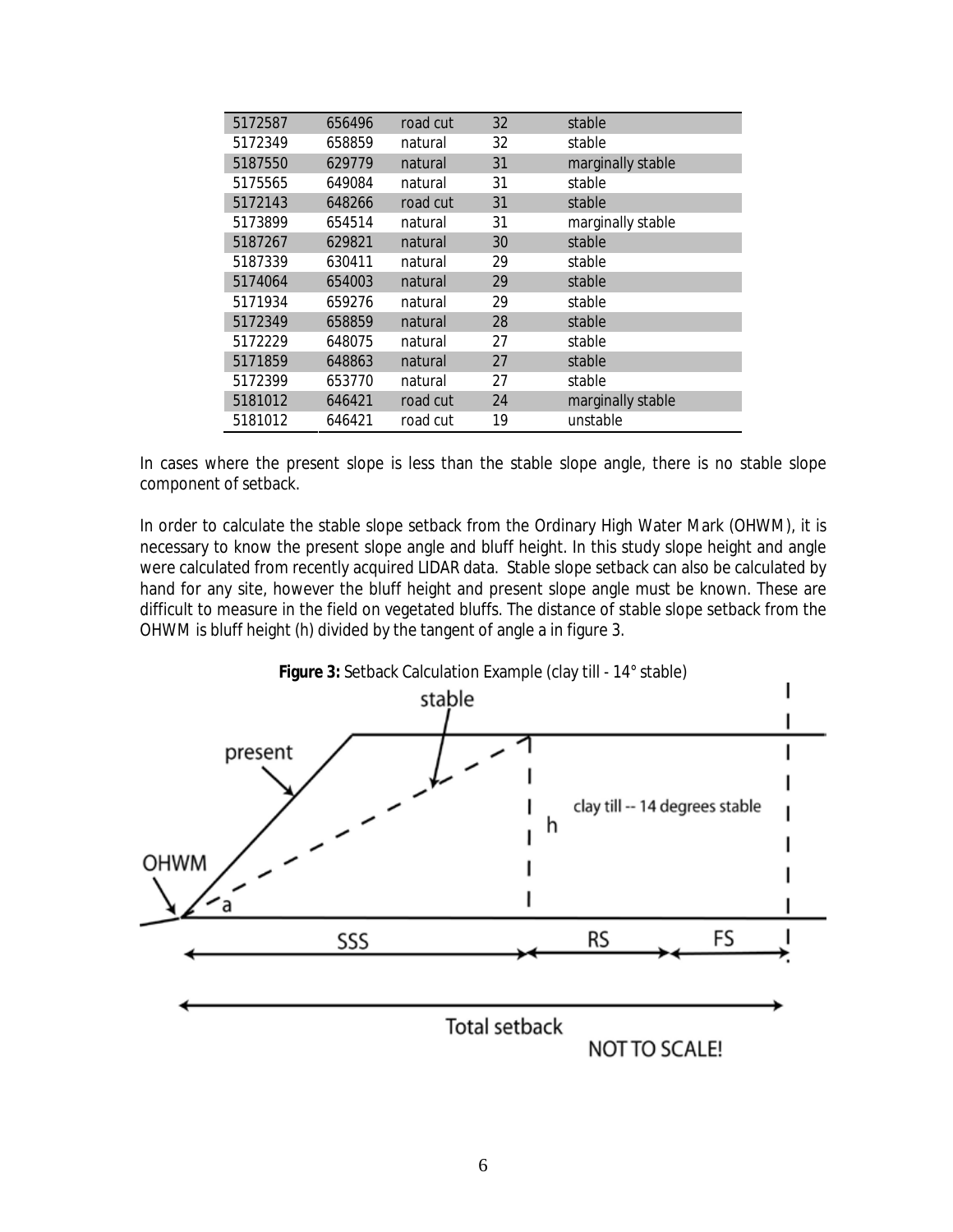For example, in figure 3, if the bluff is 20 feet high (h=20), and composed of clayey material with a 14° stable slope (tan= 0.2493), the SSS would be 20/0.2493, or 112 feet.

If in figure 3, the bluff is 20 feet high (h=20) and composed of sandy till with a stable slope angle of 26° (tan 26 = 0.4877), the SSS would be 20/0.4887, or 41 feet.

For composite bluffs, with more than one material, the percentage of each is given in Tables 3 and 4. In that case, the setback for each material is calculated, and then they are added together. For instance in figure 4, 50 feet of sand with a stable angle of 30° is overlain by 20 feet of clayey till with a stable angle of 14°. The setback would be  $(50/tan 30^\circ) + (20/tan 14^\circ)$ , or  $(20/0.2493) +$ (50/0.5773) or 167 feet.

| Reach #              |                                   |           |           |                             | (East edge of reaches is state line) |
|----------------------|-----------------------------------|-----------|-----------|-----------------------------|--------------------------------------|
|                      | Percent of sediment type in bluff |           |           | UTM coordinates of boundary |                                      |
|                      | (see stable slope angles below)*  |           |           | EAST edge of reach          |                                      |
|                      | sand                              | clay till | loam till |                             |                                      |
|                      | 20                                | 20        | 60        | 697830                      | 5160200                              |
| $\overline{2}$       | harbor                            |           |           | 696509                      | 5159640                              |
| 3                    | 60                                | 40        |           | 696060                      | 5159735                              |
| 4                    | 90                                | 10        |           | 695933                      | 5159796                              |
| 5                    | 100                               |           |           | 695426                      | 5160002                              |
| 6                    | 80                                | 20        |           | 694431                      | 5160492                              |
| 7                    | 90                                | 10        |           | 693339                      | 5161120                              |
| *Stable slope angles |                                   | (degrees) |           |                             |                                      |
| clayey till          |                                   | 14        |           |                             |                                      |
| sand                 |                                   | 30        |           |                             |                                      |
| loam till            |                                   | 26        |           |                             |                                      |

**Table 3:** Iron County proportions of sediments with various stable slope angles (Reaches numbered from east to west)

**Note: The county shoreline has been divided into 7 segments based only on bluff materials and type. There may be other appropriate divisions based on non-bluff shore or gullies that can be better mapped with LIDAR.**

| Reach #        |                                   |                                  |      | UTM coordinates of boundary |         |
|----------------|-----------------------------------|----------------------------------|------|-----------------------------|---------|
|                | Percent of sediment type in bluff |                                  |      | WEST edge of reach          |         |
|                |                                   | (see stable slope angles below)* |      |                             |         |
|                | sand                              | clay till                        | silt | East edge is county line    |         |
|                |                                   | 100                              |      | 607008                      | 5178527 |
| $\mathfrak{D}$ | 36                                | 64                               |      | 606734                      | 5178370 |
| 3              | 47                                | 53                               |      | 606572                      | 5178296 |
| 4              | 36                                | 64                               |      | 606459                      | 5178256 |
| 5              |                                   | 100                              |      | 606330                      | 5178210 |
| 6              | 100                               |                                  |      | 606185                      | 5178116 |
|                | N/A                               |                                  |      | 605863                      | 5177887 |
| 8              | 100                               |                                  |      | 605718                      | 5177776 |
| 9              | N/A                               |                                  |      | 605583                      | 5177746 |

**Table 4.** Douglas County proportions of sediments in 27 reaches (Reaches numbered from east to west)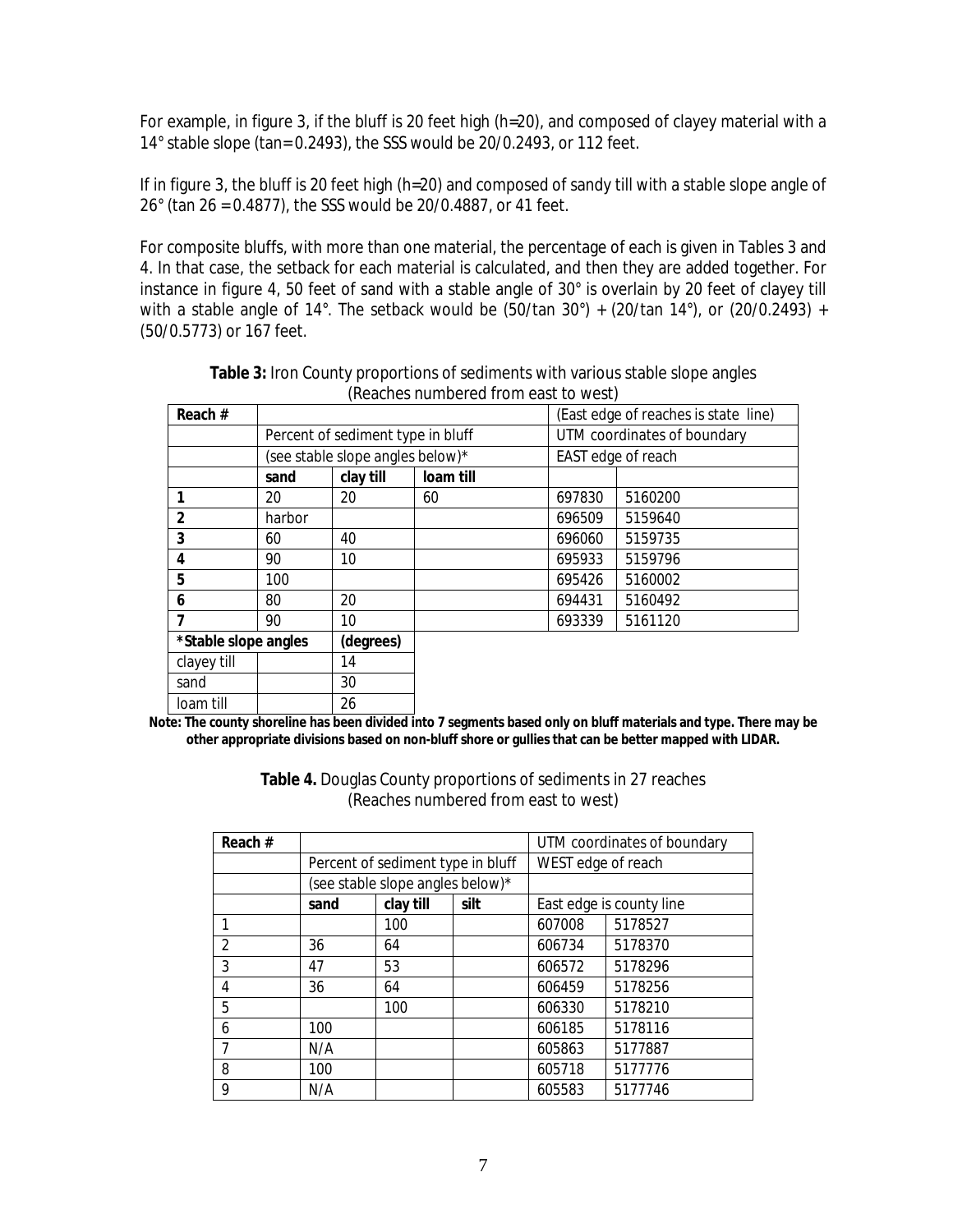| 10                   |     | 100       |    | 605352 | 5177607 |
|----------------------|-----|-----------|----|--------|---------|
| 11                   | 20  | 80        |    | 605255 | 5177567 |
| 12                   | 33  | 67        |    | 604535 | 5177130 |
| 13                   | 20  | 80        |    | 604433 | 5177091 |
| 14                   |     | 100       |    | 598553 | 5174748 |
| 15                   | 20  | 80        |    | 597986 | 5174575 |
| 16                   | 50  | 50        |    | 597273 | 5174303 |
| 17                   |     | 75        | 25 | 595401 | 5173529 |
| 18                   |     | 85        | 15 | 594933 | 5173261 |
| 19                   |     | 100       |    | 592168 | 5171843 |
| 20                   |     | 100       |    | 591762 | 5171734 |
| 21                   |     | 100       |    | 589805 | 5171395 |
| 22                   |     | 100       |    | 589545 | 5171358 |
| 23                   |     | 100       |    | 587407 | 5171517 |
| 24                   |     | 100       |    | 587098 | 5171513 |
| 25                   |     | 100       |    | 579806 | 5170254 |
| 26                   | N/A |           |    | 578478 | 5170824 |
| 27                   | N/A |           |    | 575756 | 5172967 |
| *Stable slope angles |     | (degrees) |    |        |         |
| clayey till          |     | 14        |    |        |         |
| sand                 |     | 30        |    |        |         |
| silt                 |     | 22        |    |        |         |

**Note: The county shoreline has been divided into 27 segments based only on bluff materials and type. There may be other appropriate divisions based on smaller gullies, non-bluff shores, etc.**

**Figure 4:** Setback Calculation Example (complex bluff)



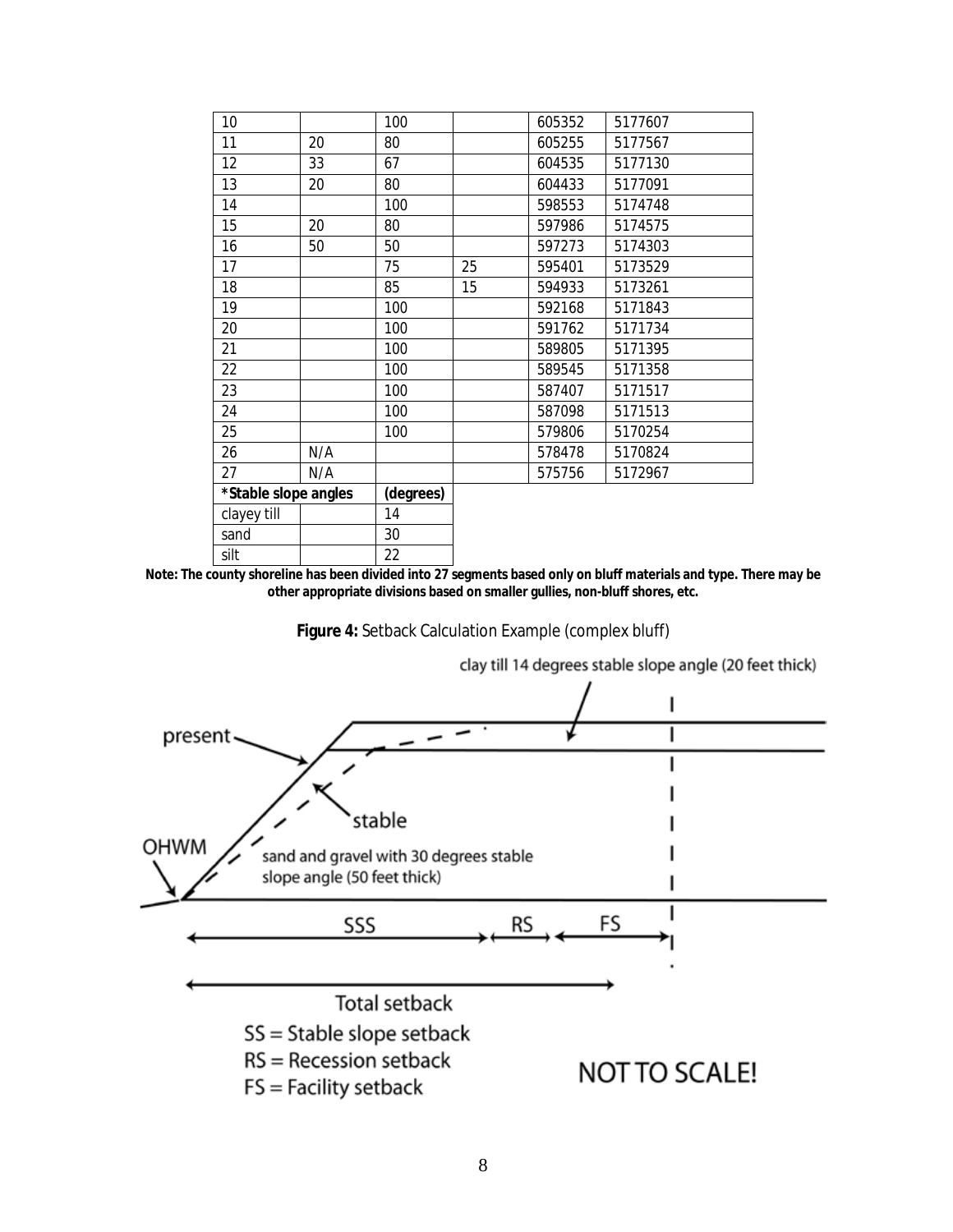Some sites will need to be field inspected, especially properties with large gullies.

For shorelines with no bluff, there is no stable slope setback, and only a recession setback and a structure setback would be applied. The stable slope component of setback at a site could be reduced by a potential user by making the slope more stable (possibly by removing water from the soil, regrading, etc.).

## **2.** Recession rate component (RS)

The purpose of this aspect of the project was to try to delineate and determine a shoreline recession rate that can be used in setback (RS) and zoning policy decisions along the sensitive Lake Superior shoreline areas of Douglas and Iron counties, Wisconsin. This is a follow up to the project completed in 2001 along Bayfield County. Two years of photography, one in the 1960's and the other in the 1990's were compared using traditional photogrammetric means. The same basic methodology was used as the first project. The process steps, results, and recommendations are listed below.

# **Approach**

# **Data Gathering/Research**

The first step in the project was to try and find two suitable photo sets. Many factors need to be taken into account, including, scale, time of year, availability, stereo coverage and who flew it. This was a significant problem to find similar data sets for this project.

## **Scale**

Many older aerial photograph missions were flown at a higher altitude creating a smaller size scale. The scale of both years should be similar, as this will determine the accuracy that is created. If one scale is significantly better than the other, it will be hard to compare the two.

## **Time of Year**

If possible, the flight should be in spring or fall with leaf off. This will allow the analyst to see the ground better and create a more accurate result. A lot of flights are flown in summer to do various forestry related studies, and can make it difficult to find a leaf off flight

## **Stereo Coverage**

The data must be in stereo coverage. Most aerial missions are flown with 60% forward overlap and 30% sidelap. This overlap is what allows the stereoscopic coverage to occur. Sometimes only mono coverage was flown to save money if orthophotographs were the only product. Other times, the agency that holds the film or prints may only have mono coverage.

## **Availability/Source of Data**

This is probably the most important factor as it determines how easily it will be to access the data. Many agencies have flights including the USDA, USGS, DNR, and DOT. There are different places that house data, and that can affect the cost and timeframe of the project. If the data is from the National Archives, there are only a few companies that can mine the data from the archives, and this greatly increases the cost. Also, depending on who flew the data, various information about the flight might be missing. The most important being the camera calibration reports. Cameras before the 1950's were not calibrated, but after that various specs of the camera were measured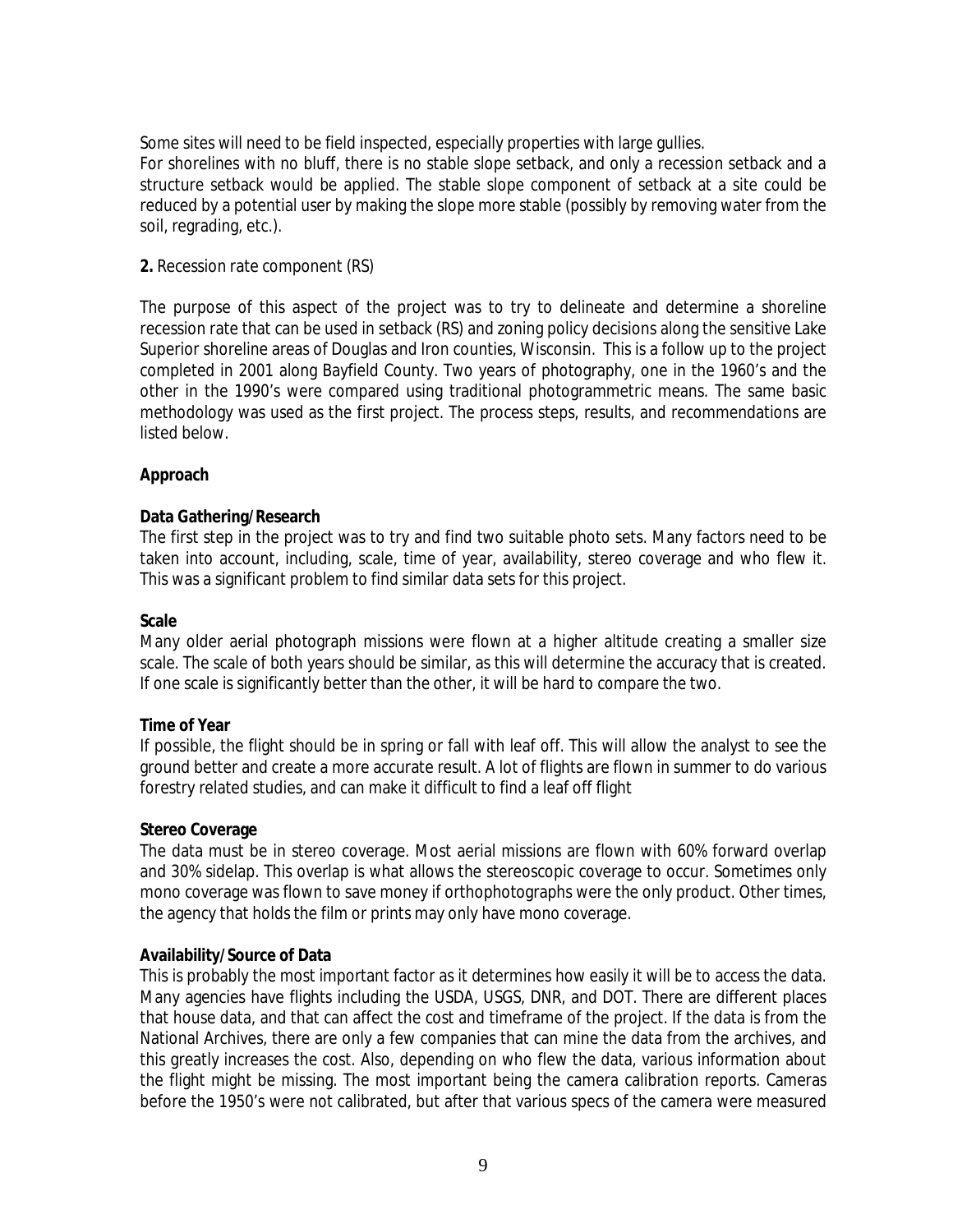and recorded. This data is important when doing the aerotriangulation. Another factor is whether the film is available or just contact prints. Film is preferred as you can get a better resolution and more accurate scan rather than scanning the contact prints. Unfortunately for this project, only contact prints were available.

## **Aerotriangluation**

The Aerotriangulation or AT process involves stitching the photos together and tying them to the ground using control points. Points need to be found that can be found on both years of photography and are currently there. Someone goes out to these points with a GPS and captures the geographic location of each of these spots. For this project, it was difficult to find suitable control points, since the area of interest was mostly forested. Using Image Station AT software by Intergraph, the photos were tied together using control points collected by NWRPC. Wisconsin State Plane North NAD83 Feet coordinate system was used for both counties. The same control was used in both years to tie the two years together. In the case of this project the relative accuracy (the accuracy between the two years) is actually more important than the absolute accuracy (how close it is to actual ground).

#### **Compilation**

Once the AT is completed, the compilation begins. The analyst will view the data in 3D using photogrammetric software (DAT/EM Summit Evolution). The analyst collected the bluff line, toe line and shoreline for each year. They also collected a break line about 150 feet back to have the ability to make a TIN surface. In areas where the bluff is open, such as stream inlets, the compilers followed the bluff line down to the shore, left a gap where the stream was and picked up the line on the other side and compiled it back up to the bluff top.

#### **Orthophotography**

Using the scans and a surface, the photos are ortho-rectified. This process takes out the distortion from relief and stitches the photos together into one seamless mosaic. Orthos were created for both years for each county. In ArcMap software, the two years can be overlaid on top of each other to see the shoreline recession. It is also a good check to compare the relative accuracy of each mosaic when you compare a hard feature such as a road, house or other object that hasn't moved. Using Intergraph's Ortho Pro software the photos were rectified, stitched and mosaicked. Based on the photo scale and scan resolution a pixel resolution of 1.5 feet was used.

#### **Analysis**

To determine the recession rate stereo compiled bluff lines were compared. Using ArcINFO a point was created every 15 feet along the 1990 bluff line. Then points were created every 6 inches along the 1960 bluff line. Using the near feature, the nearest point was calculated along the entire shoreline. The data was reviewed for outliers and areas along switchbacks where the data was skewed (this happened most often in the river delta areas). In these cases the data was removed to not skew the final results.

#### **Results**

## **AT**

The AT results were very hit or miss. Douglas was better than Iron County due to the fact that there was more and better control available. Even with the high residuals and RMS numbers, the relative accuracy between the two years is pretty good as evident by the orthos. There was one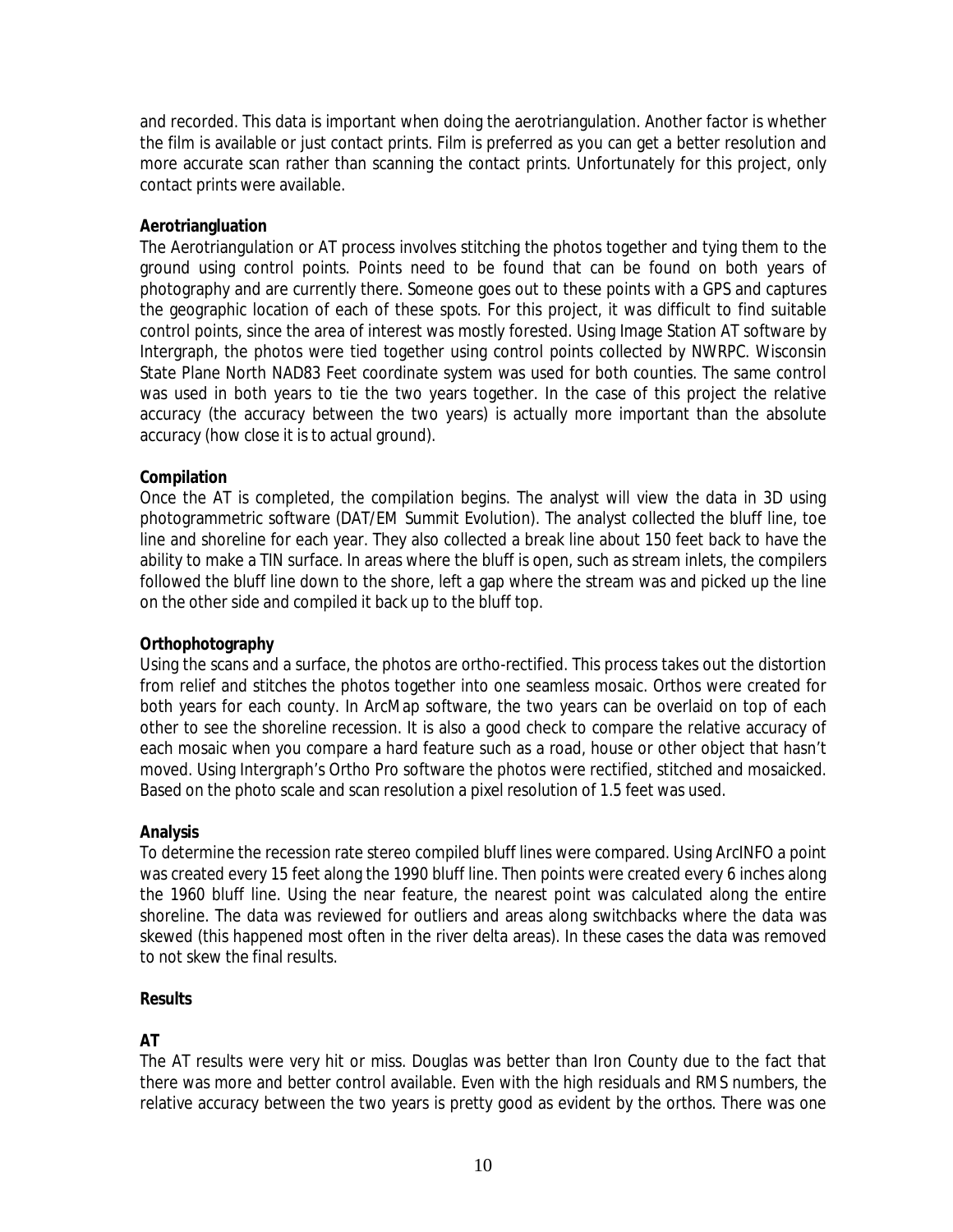area in the middle of Iron County where the residuals were bad and it was hard to tighten that area up (as you can see in the chart below. That area skewed the entire solution. Overall taking into account the RMS results, the scale and scan resolution of the photos, the overall relative accuracy of the data is probably between 2-8 feet.

## **RMS Control Results**

|                  | XY    |       |
|------------------|-------|-------|
| Douglas 1990     | 4.73  | 2.91  |
| Douglas 1966     | 12.63 | 1.87  |
| <b>Iron 1991</b> | 4.26  | 1.58  |
| Iron 1963        | 26.08 | 30.30 |

## **Douglas County**

There were 6192 samples along the Douglas County shoreline with a maximum recession of 149.4 feet. The average of these lines was 44.4 feet. Douglas County had a 24 year span (1990 and 1966), which computes to a 1.85 feet per year recession rate. The highest rates were by the mouth of the Amnicon River, and moving north along that western edge. The lowest rates were closest to the City of Superior where the bluff is not as pronounced.





## **Iron County**

There were 1522 samples along the Iron County shoreline with a maximum difference of 120 feet. The average of these lines was 57.9 feet. Using this average and dividing it by the span of 28 years (1991 and 1963), it gives an average setback of 2.07 feet per year. The largest recession areas were along the west side of the main point and probably have to do with prevailing winds and wave action. The lowest amount of recession was on the eastern edge of that point.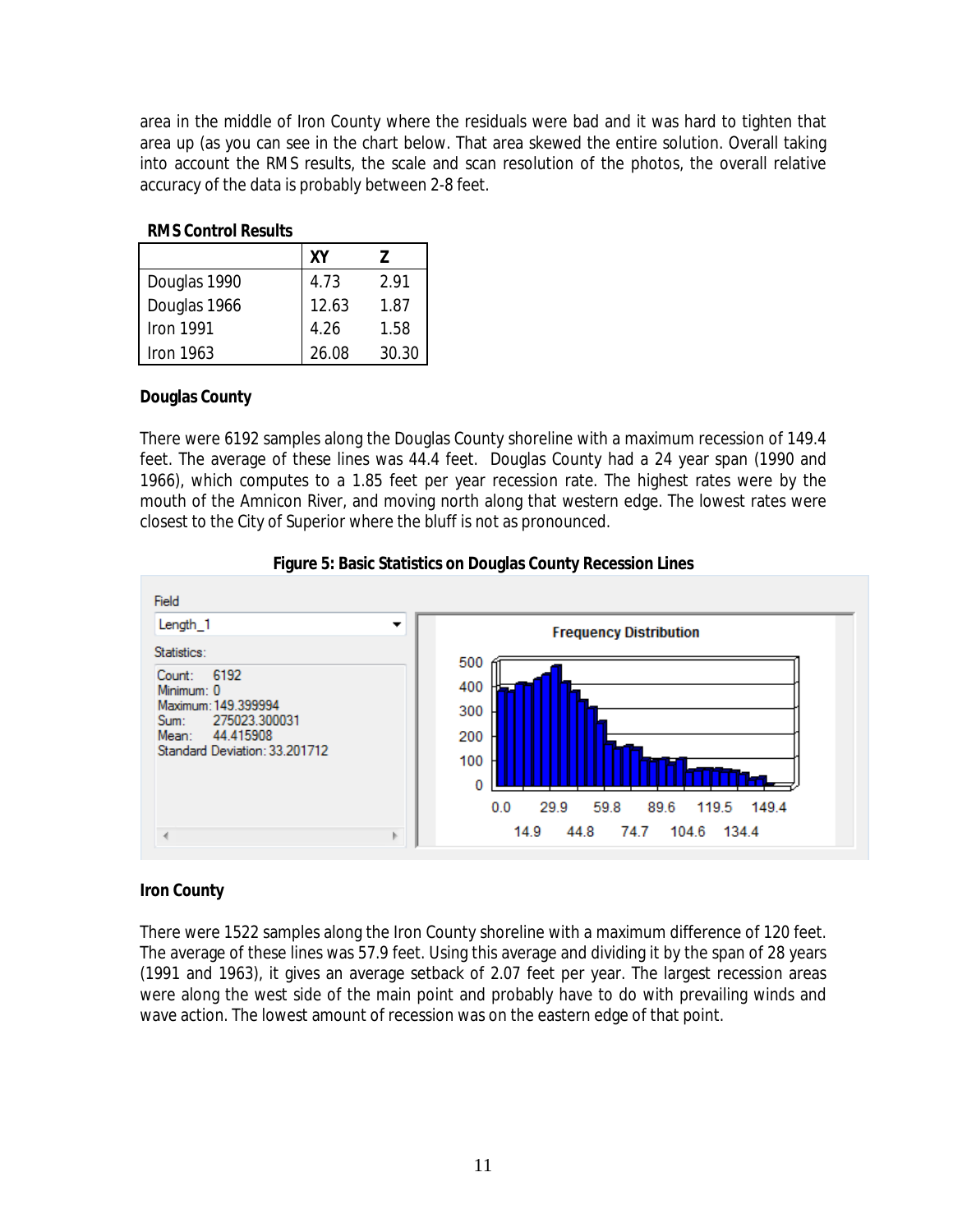

**Figure 6: Basic Statistics on Iron County Recession Lines**

Any project using historical data is going to have some problems encounter. For this project it was the remoteness of the project area, which resulted in a lack of available data sets to choose from. If at all possible, data should be scanned from film. With older datums, this becomes more difficult and expensive. If film is not available, scanning at the highest resolution possible will help with the AT process, and increase the overall accuracy of the project.

#### 3. Facility setback (FS)

The above two parts of the equation predict where the bluff edge will likely be at some point in the future based on past erosion history. If either county wishes to require a facility setback as well, which would statistically, at least, put the structure 75 feet back from the bluff at that time in the future, then that would have to be added as well.

Some examples using an assumption of 50 years building life, same lake level as today, and a 75 foot facility setback are outlined below.

#### **Setback examples**

Examples of total setbacks using all three components:

1) a lot with a 30-foot high clay till bluff, with a recession rate of 1 foot/year, which is at 30 degrees now would have a setback from the ordinary high water mark (not from top of bluff!) of:

 $120+50+75 = 245$  feet

2) a 20 foot high bluff, with a recession rate of 1 foot/year, which is at 20 degrees now would have a setback from the ordinary high water mark of:

 $80+50+75 = 205$  feet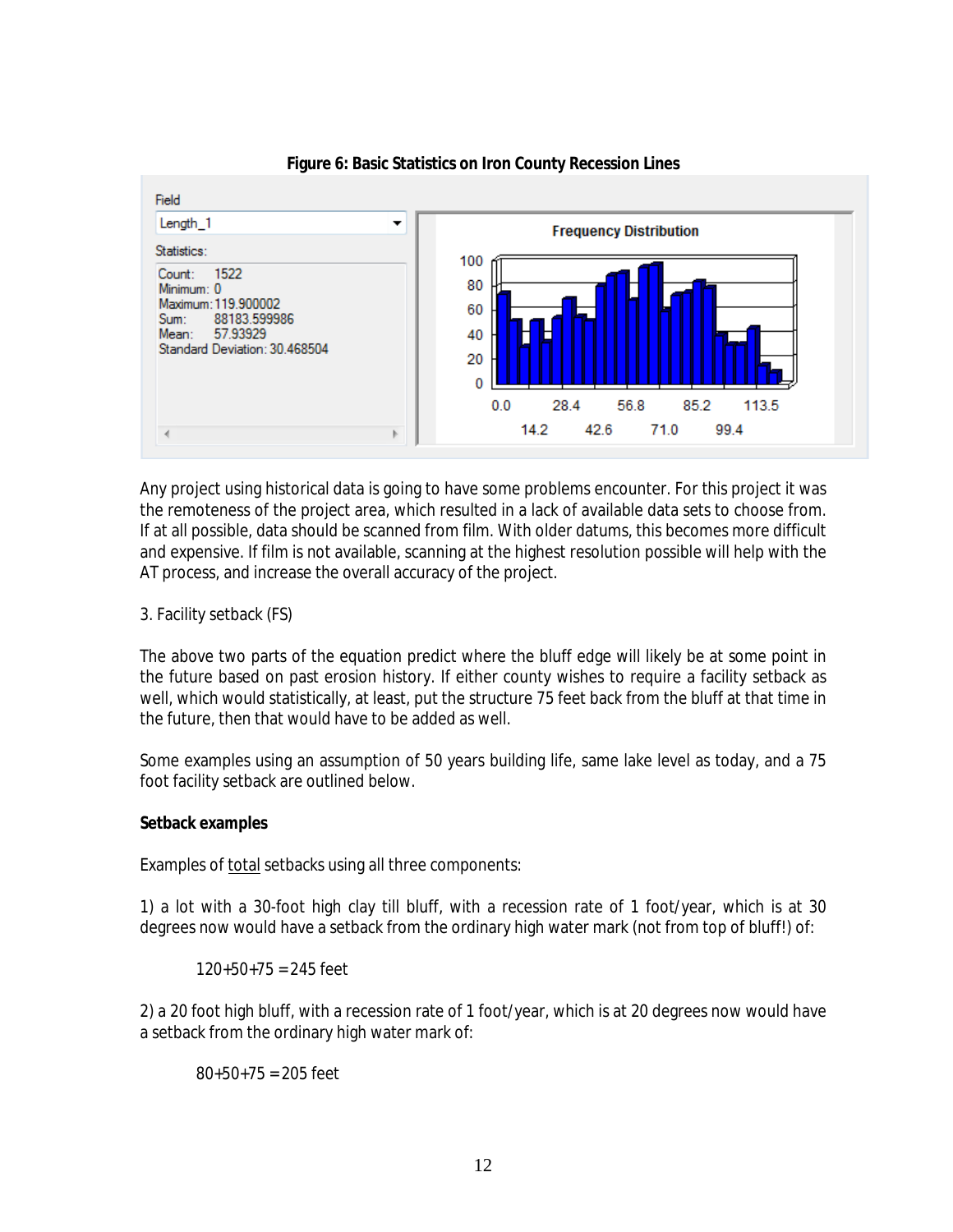#### **Effects of future lake level change on recession rates**

At this point in time it is not clear how the lake level of Lake Superior will change in the future in response to likely climate change. Most early predictions are that the level of Lake Superior will fall in general. However, storminess is likely to increase and there will still be periods of high water. In an effort to examine potential effects of water level change on erosion rates, Swenson (2005; Swenson, et al., 2006) calculated recession rates from several different sets of air photos. Using wave impact studies, he predicted likely changes in recession rates at a number of sites in western Bayfield, Douglas and Ashland Counties for three different water level scenarios:1) 0.5 meters above present lake level, 2) 0.5 meters below present level and 3) present level (fig. 7). In the future, if either county decides to incorporate the effects of climate change on lake level and its impact on bluff recession rate, this study (Swenson, 2005; Swenson, and others, 2006) could form the basis for decision making.

#### **Status of project**

As of December 31, 2012 the map showing the safe setback zone measured from the ordinary high water mark is complete. Random checks have been made in the field to assure that the results are consistent with setback calculations based on measurements using LIDAR. Because the map showing the safe setback line is in a GIS it can be viewed at the individual parcel level. A sample for the shore in Douglas County is provided in figure 6 and all of the shape files are provided on the DVD. Individual property owners can see the map covering their parcel upon request and will be able to see it on line.